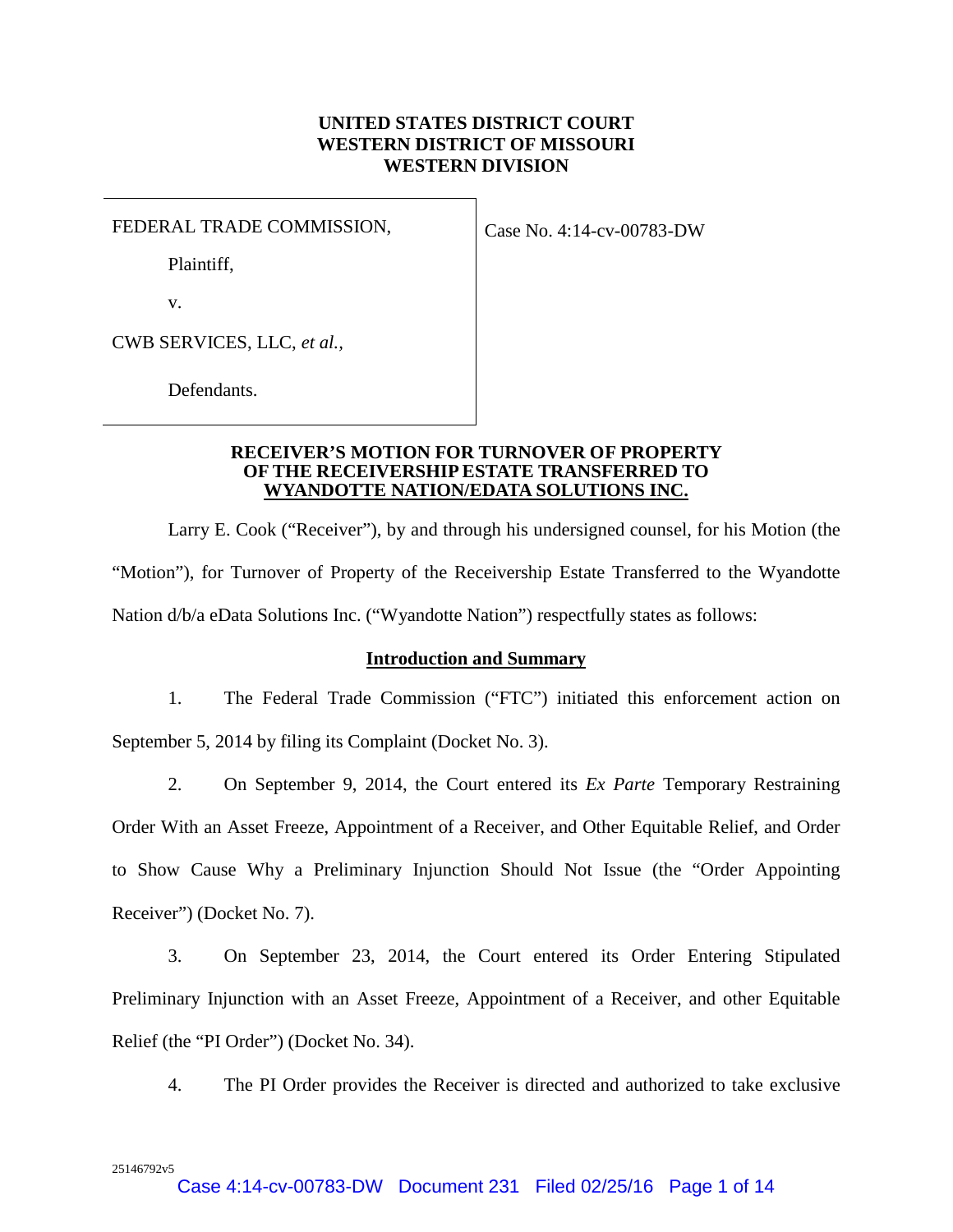custody, control, and possession of all assets of the Receivership Defendants, wherever situated. *See* PI Order, ¶ XII.B, Page 15. The PI Order also provides that the Receiver is directed and authorized to institute proceedings the Receiver deems necessary and advisable to recover assets of the Receivership Defendants. *Id.* at ¶ XII.L, Page 18. The PI Order further provides that any person or entity with knowledge of the PI Order shall transfer to the Receiver all assets of the Receivership Defendants. *Id.* at ¶ XIV.A.1, Page 23.

5. On August 26, 2015, the Court entered a Stipulated Order for Permanent Injunction and other relief against Defendant Timothy A. Coppinger and related entities (the "Coppinger Final Order") (Doc. No. 188).

6. On October 14, 2015, the Court entered a Stipulated Order for Permanent Injunction and other relief against Defendants Frampton T. Rowland, III and related entities (the "Rowland Final Order") (Doc. No. 205).

7. The Coppinger Final Order and the Rowland Final Order (collectively, the "Final Orders") each provide that Sections XI through XV of the PI Order (provisions regarding the duties and authority of the Receiver) continue notwithstanding entry of the Final Orders.

8. In the instant Motion, the Receiver seeks a turnover order directing the Wyandotte Nation<sup>[1](#page-1-0)</sup> to return \$11,825,819.31 (the "Wyandotte Nation Transfers") transferred by Receivership Defendants FRH LLC, Incrementum Group LLC, Anasazi Group LLC, Namakan Capital LLC, Sandpoint Capital LLC, and Basseterre Capital LLC (collectively, the

<span id="page-1-0"></span> $1$  The Wyandotte Nation may assert sovereign immunity as a federally-recognized Indian tribe. However, this Motion is brought by the Receiver appointed by the Court in this action brought by the Federal Trade Commission under the Federal Trade Commission Act, a general Act of Congress and a federal statute of general applicability as to which tribal sovereignty does not apply. *See, e.g., FTC v. AMG Servs, Inc.*, 2014 WL 910302 (D. Nev. 2014). *See also*, *N.R.L.B. v. Fortune Bay Resort Casino*, 688 F. Supp.2d 858, 868-66 (D. Minn. 2010) (relying upon precedent from the 9<sup>th</sup> Cir. case of *N.R.L.B. v. Chapa de Indian Health Program, Inc.*, 316 F.3d 995 (9<sup>th</sup> Cir. 2003) to find that the NLRA was a statute of general applicability to which claims of tribal sovereignty did not apply; and that claims of tribal sovereignty are at their weakest where a tribal government goes beyond matters of internal selfgovernance and enters into off-reservation business transactions with non-Indians).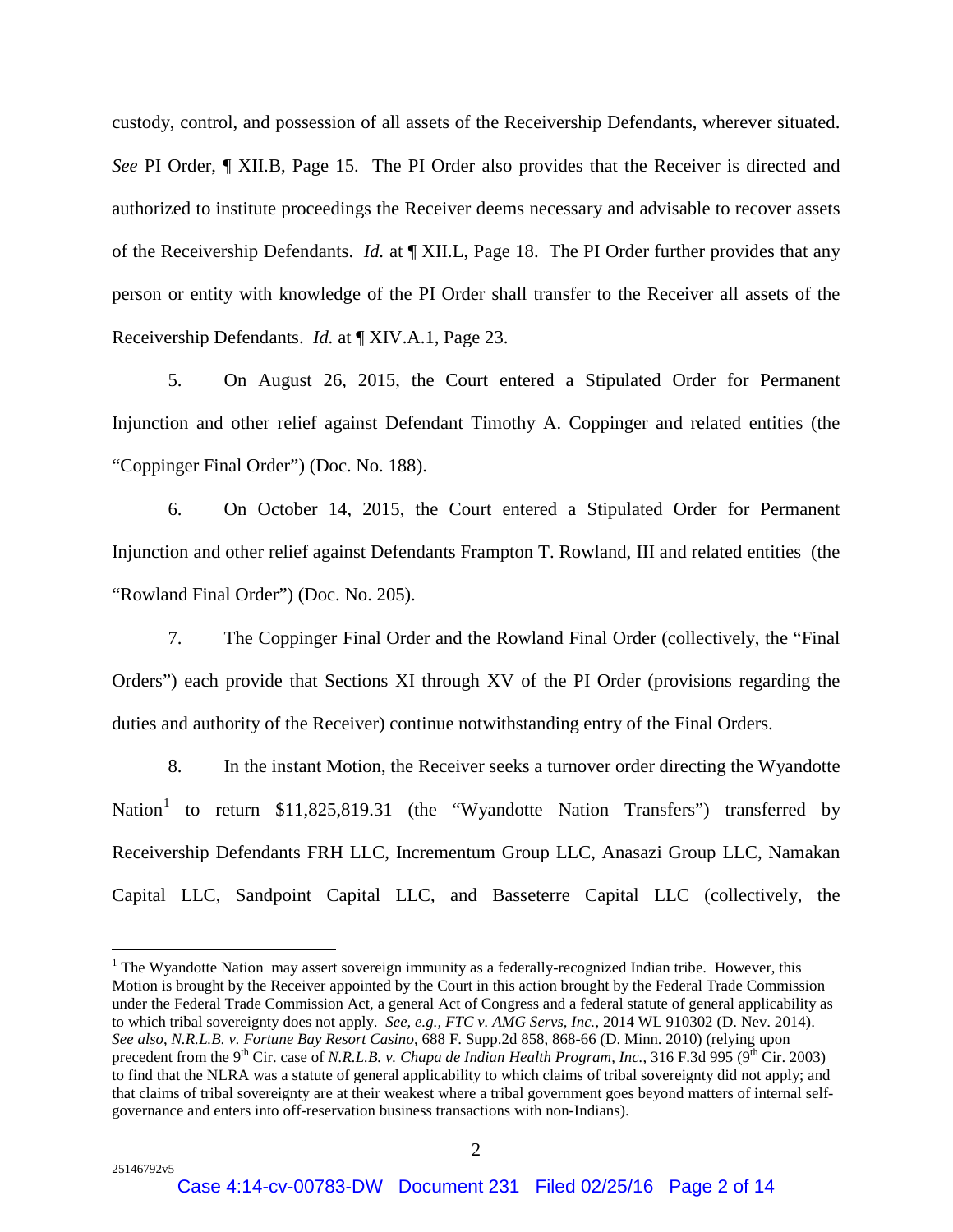"Receivership Defendants")<sup>[2](#page-2-0)</sup> to Wyandotte Nation between July 2012 and August 2014.

9. The Court has broad equitable powers, not only to impose a receivership, but also to direct the return of proceeds of the underlying fraud under a constructive trust theory (from a non-party regardless of whether that non-party committed any wrong doing, simply by showing the non-party has been unjustly enriched) or a fraudulent transfer theory (from a non-party who received proceeds of the underlying fraud for less than reasonably equivalent value or who received the proceeds with intent of hindering creditors).

10. Wyandotte Nation was unjustly enriched by, and/or has failed to return reasonable equivalent value for, the Wyandotte Nation Transfers it received from the Receivership Defendants. Furthermore, the Wyandotte Nation Transfers represent proceeds of an illegal consumer payday lending scheme, and, as such, represent funds held in a constructive trust for the benefit of the defrauded consumers. The Receiver has demanded the return of the Wyandotte Nation Transfers from Wyandotte Nation, but Wyandotte Nation has failed and refuses to return such funds. Accordingly, the Receiver seeks the Court's Order directing Wyandotte Nation to return the \$11,825,819.31 it received from the Receivership Defendants.

#### **Facts and Background**

11. eData Solutions LLC was a Kansas limited liability company formed by Joel Tucker in July 2009 and at various times owned primarily by Joel Tucker, Amit Raizada d/b/a Spectrum Business Ventures and other minority owners. Previously, eData Solutions LLC was operated by Tucker under the names of Bahama Marketing Group, and BMG. eData Solutions LLC's business was promoted as a "one-stop-shop" for online payday lenders (such as the Receivership Defendant payday lending entities), providing customer/borrower leads, qualifying

<span id="page-2-0"></span><sup>&</sup>lt;sup>2</sup> Only the Receivership Defendants listed in this paragraph made transfers to Wyandotte Nation. Although other receivership defendant entities used the payday lending services operated by Wyandotte Nation, the others did not make transfers to Wyandotte Nation.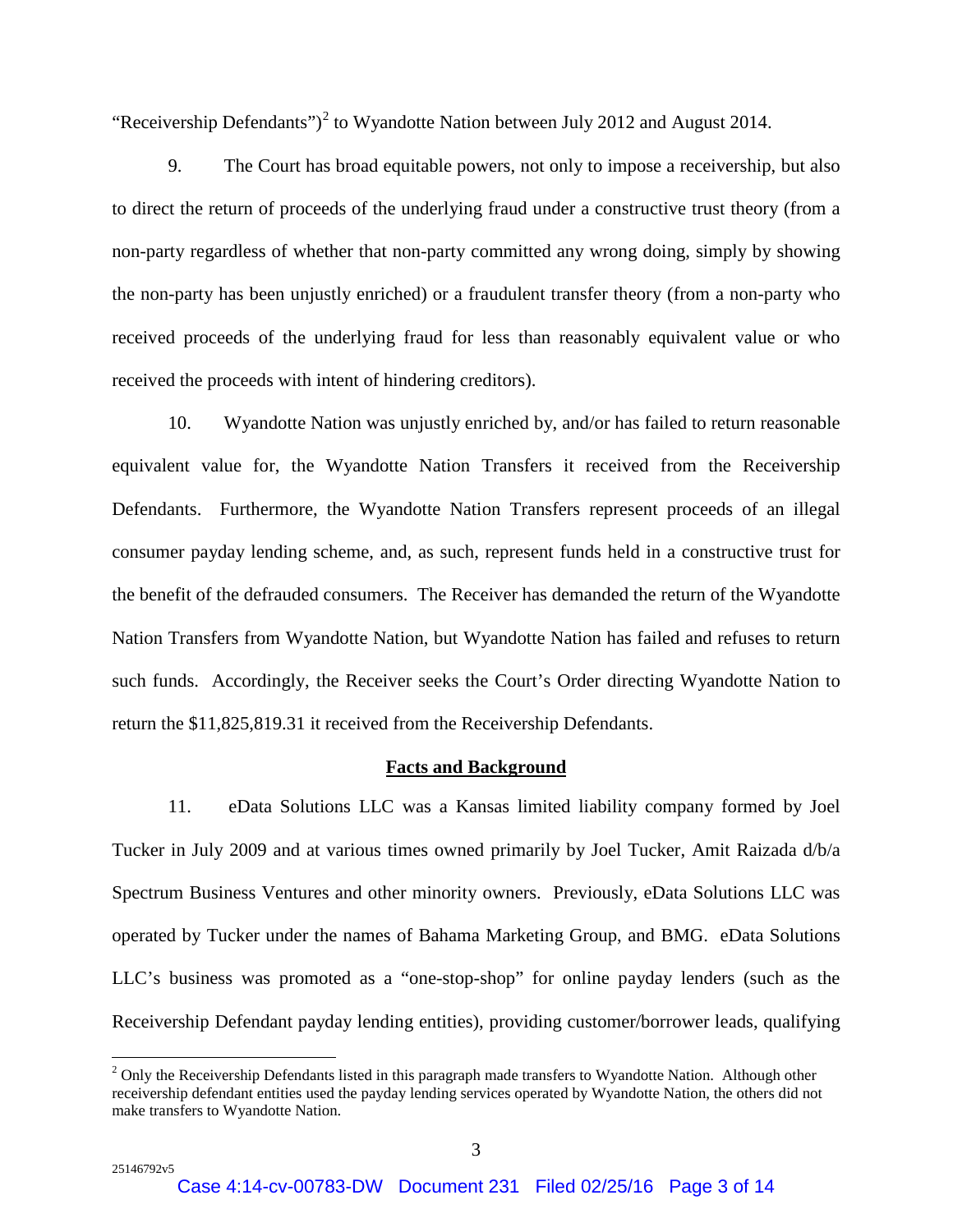the leads, providing a loan management software system, and buying defaulted consumer loans to sell to third party collectors. For these services payday lender clients paid eData Solutions, LLC a monthly fee of 7 ½% of its outstanding consumer loan portfolio balance. Since eData Solutions, LLC maintained control of the lead generation and distribution, loan management system, and sale of defaulted loans for its clients, including the Receivership Defendants, these clients are wholly dependent on eData to operate a payday lending business.

12. In addition to the services identified above, the Receiver has also examined documents evidencing that eData Solutions LLC actively solicited capital, and raised millions of dollars in debt financing to provide funding for certain payday lending clients to increase loan volume (because the greater outstanding total consumer loan balance, the greater monthly fees generated for eData).

13. Each Receivership Defendant entity entered into a Services Agreement with eData Solutions LLC, and its predecessors, to provide borrower leads, loan management system software services, and sale of defaulted loans for a fee of 7 ½ % of the outstanding consumer loan portfolio balance.

14. In June 2012, Wyandotte Nation entered into a Purchase Agreement and Secured Promissory Note for \$277 million to purchase all of the membership interests of eData Solutions LLC. As part of this agreement, on or about July 1, 2012, Wyandotte Nation began operating eData as eData Solutions, Inc. (i.e., eData was operated as "LLC" by Tucker, Raizada, et al., and then as "Inc." by Wyandotte Nation).

15. Wyandotte Nation was not required to make any down payment on the purchase agreement. All payments on the Secured Promissory Note were to be paid from the profits of the continued operation of the eData business. In addition, the Wyandotte Nation was to be paid a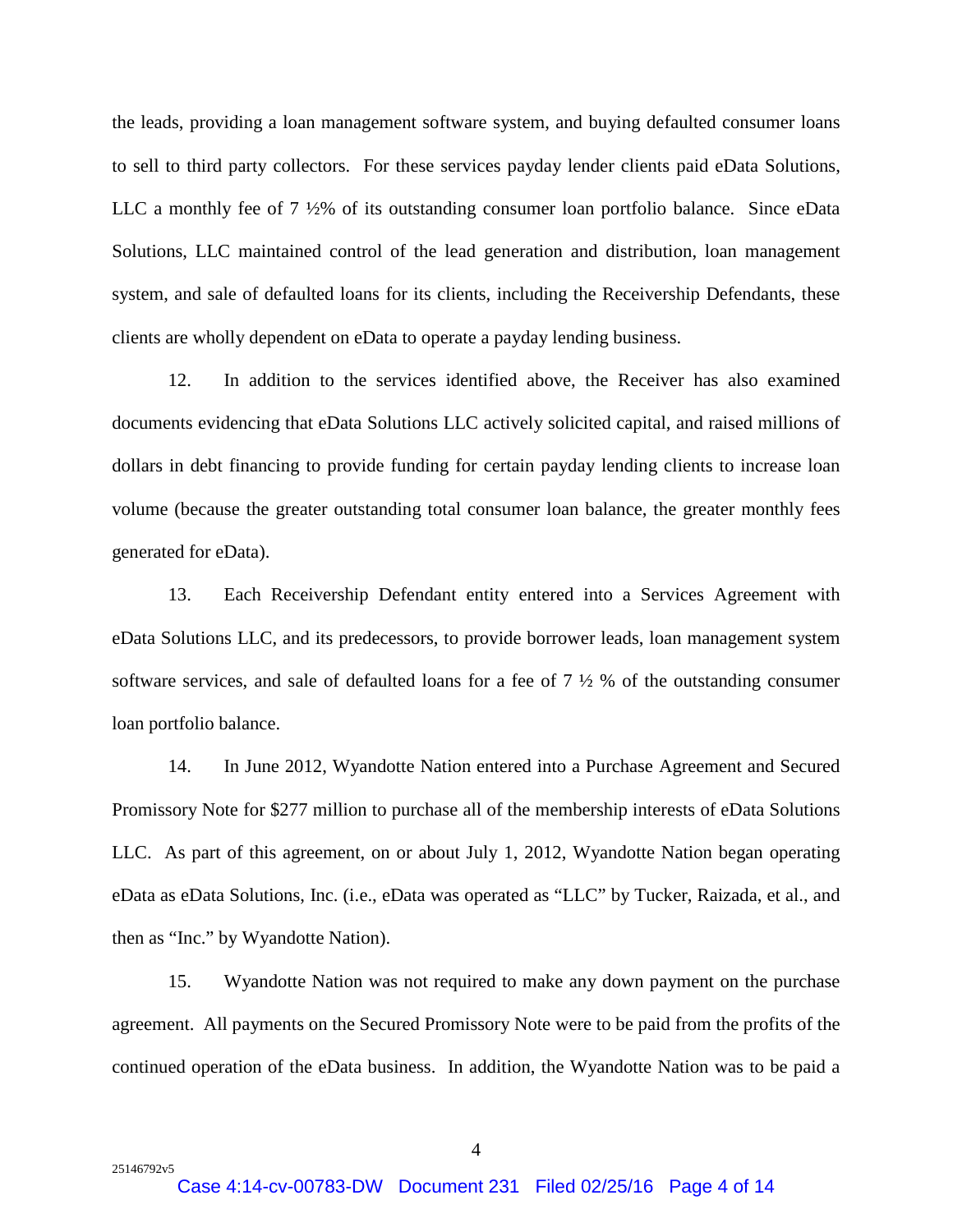"monthly distribution equal to the greater of (a) One Hundred Sixty Six Thousand Six Hundred Sixty-Seven and No/100 Dollars (\$166,667.00) or (b) 2% of Gross Revenue, which is defined to be all deposits resulting from [Wyandotte Nation's] operation of its business in the ordinary course earned by [Wyandotte Nation] on a cash basis the previous calendar month."

16. The Receiver's examination of voluminous financial records of the Receivership Defendants, eData Solutions LLC, and eData Solutions Inc. may be summarized as follows:

- a. Between October 1, 2007 and July 1, 2012 (the date of the sale of eData to Wyandotte Nation), the Receivership Defendants paid eData Solutions, LLC \$18,819,277.23 in fees.
- b. Between July 1, 2012 (when Wyandotte Nation took over operation of eData as eData Solutions, Inc.) the Receivership Defendants paid eData Solutions, Inc. \$11,825,819.31 in fees and monthly distributions.

17. The \$11,825,819.31 in fees and distributions the Receivership Defendants paid to Wyandotte Nation are summarized in the following table:

| <b>Receivership Defendant</b>           | <b>Paid to Wyandotte</b><br>Nation after 7/1/12 |               |  |
|-----------------------------------------|-------------------------------------------------|---------------|--|
| <b>FRH MARKETING LLC</b>                | \$                                              | 444,250.51    |  |
| <b>INCREMENTUM INVESTMENT GROUP LLC</b> | \$                                              | 469,830.28    |  |
| ANASAZI GROUP LLC                       | \$                                              | 9,336,354.04  |  |
| NAMAKAN CAPITAL LLC                     | \$                                              | 479,077.55    |  |
| SANDPOINT CAPITAL LLC                   | \$                                              | 1,000,628.66  |  |
| <b>BASSETERE CAPITAL LLC</b>            | S                                               | 95,678.27     |  |
|                                         |                                                 |               |  |
| Total                                   |                                                 | 11,825,819.31 |  |

18. The Complaint initiating this action alleged the Receivership Defendants: (i) made numerous payday loans to consumers who had not authorized the payday loan and/or had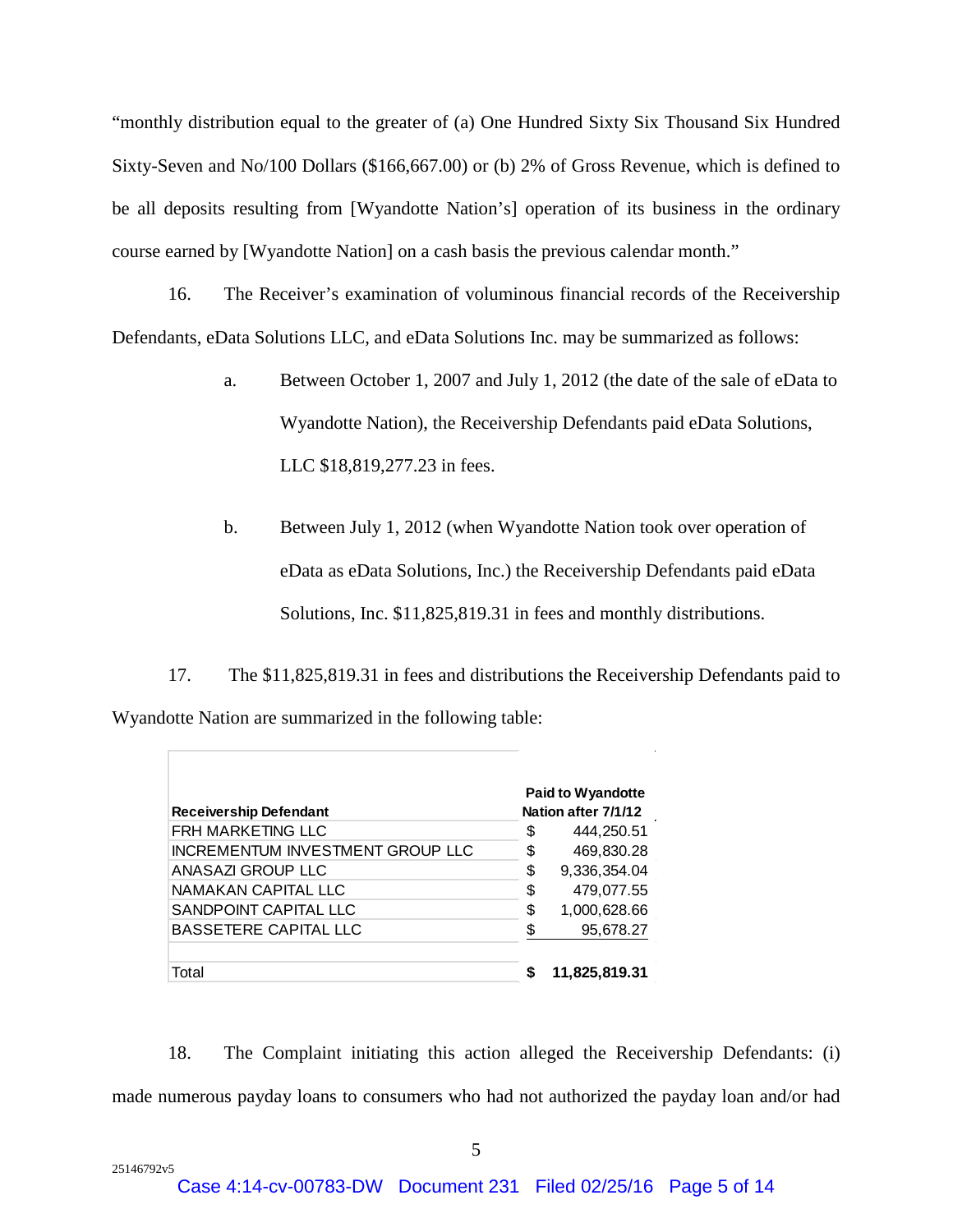not authorized the Defendants to make withdrawals from their bank accounts (the "Autofunded Payday Loans"); (ii) misrepresented or failed to disclose the cost of the payday loans prior to funding such loans (the "Cost/Fee Misrepresented Loans"); and (iii) conditioned the extension of credit on recurring preauthorized electronic fund transfers (the "ACH-Conditioned Loans"). In many cases, a consumer payday loan made by the Receivership defendants met all three of these violations.

- 19. The Receiver has confirmed the FTC's allegations in the Complaint as follows:
	- a. As to the Cost/Fee Misrepresented Loans and ACH-Conditioned Loans, the Defendants, obtained the consumer payday loan forms from eData, the same entity which sold the Defendants "leads" for new consumer payday loans. The payday loan forms reviewed by the Receiver misrepresented the cost of the loans and conditioned the extension of credit on recurring preauthorized electronic fund transfers. Based upon the documents reviewed and statements made by the individual defendants, the Receiver believes all of the consumer payday loans made by Defendants between 2007 and 2014 were either Cost/Fee Misrepresented Loans and/or ACH-Conditioned Loans.
	- b. As to the Autofunded Payday Loans, the Receiver has reviewed numerous e-mails, voicemails, and other documents to confirm the FTC's allegations that a significant number of the loans made by the Defendants were Autofunded Payday Loans which the consumer did not authorize and did not accept the terms of the loan. By reviewing the loan management software data for the Receivership Defendant Entities the Receiver has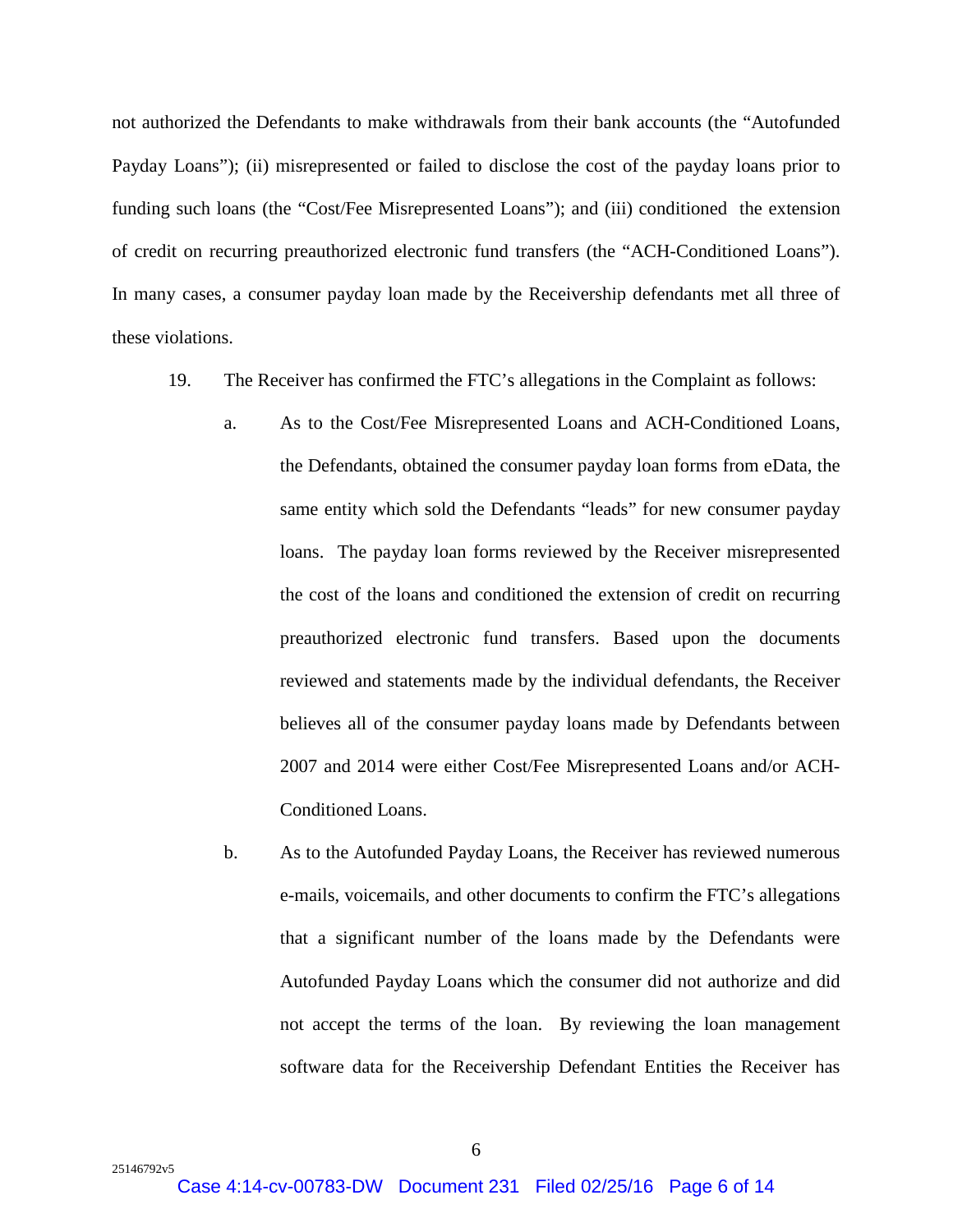confirmed these entities "autofunded" as much as 20% of their consumer payday loans. The Receiver's review of the financials for the Receivership Defendant Entities, as set forth below, shows the autofunded loans generated as much 23% of their gross profit. Although autofunded loans were a small portion of the total loans, the autofunded loans generated proportionately greater gross profit than non-autofunded loans.

20. To provide a sense of the scope and activity by the Receivership Defendant Lending Entities, the following is a snapshot of their consumer lending activity between 2011 and  $2014^3$  $2014^3$ :

| Receivership      | Number of        |                 |                          | <b>Total Payments Received</b> |                     |
|-------------------|------------------|-----------------|--------------------------|--------------------------------|---------------------|
| Defendant         | <b>Consumers</b> | Number of Loans | <b>Total Loan Amount</b> | from Consumers                 | <b>Gross Profit</b> |
| <b>Huskhawk</b>   | 41,170           | 44,977          | \$11,322,355.00          | \$18,851,733.00                | \$7,529,378.00      |
| Ansazi            | 60,028           | 73,631          | \$18,472,500.00          | \$26,068,728.00                | \$7,596,228.00      |
| Cutter            | 58,140           | 62,582          | \$15,802,450.00          | \$25,200,391.00                | \$9,397,941.00      |
| St. Armands       | 60,870           | 65,511          | \$16,320,000.00          | \$23,750,222.00                | \$7,430,222.00      |
| Vandelier         | 54,943           | 59,496          | \$14,935,850.00          | \$23,448,248.00                | \$8,512,398.00      |
| Mass Street       | 49,941           | 53,336          | \$13,505,900.00          | \$20,449,210.00                | \$6,943,310.00      |
| Sandpoint         | 81,771           | 95,151          | \$23,978,731.00          | \$40,204,119.00                | \$16,225,388.00     |
| NamaKan           | 33,052           | 37,133          | \$9,471,121.00           | \$13,468,205.00                | \$3,997,084.00      |
| <b>Basseterre</b> | 628              | 660             | \$287,600.00             | \$425,843.00                   | \$138,243.00        |
| <b>Totals</b>     | 440,543          | 492,477         | \$124,096,507.00         | \$191,866,699.00               | \$67,770,192.00     |

21. Between 2011 and 2014, the Receivership Defendant entities realized a gross profit of nearly \$68 million from consumers (total loan payments collected less total loans

<span id="page-6-0"></span><sup>&</sup>lt;sup>3</sup> The following table summarize data extracted from the Receivership Defendant entities' loan management software and do not reflect purported operational expenses of those entities—only the number of consumers, number of loans (some consumers had more than one loan) total loans made to consumers and total payments by consumers. The dollar figures between the Receivership Defendant entities' financial statements and the loan management software may not match precisely due to timing of recognition of loans made and payments received This table excludes data for Receivership Defendants FRH Marketing, LLC and .Incrementum Investment Group, LLC because it was not recoverable by the Receiver. Some of the Receivership Defendants operated prior to 2011. Accordingly, these tables represent only a sample snapshot of 2011 to 2014 operations and is not a complete accounting of all operations. In addition, Receivership Defendants FRH, Incrementum, and Anasazi paid the eData fees for Receivership Defendants Huskhawk, Cutter, St. Armands, and Vandelier. Thus, the table of Receivership Defendants which paid the fees does not necessarily match the table of Receivership Defendants which generated revenue.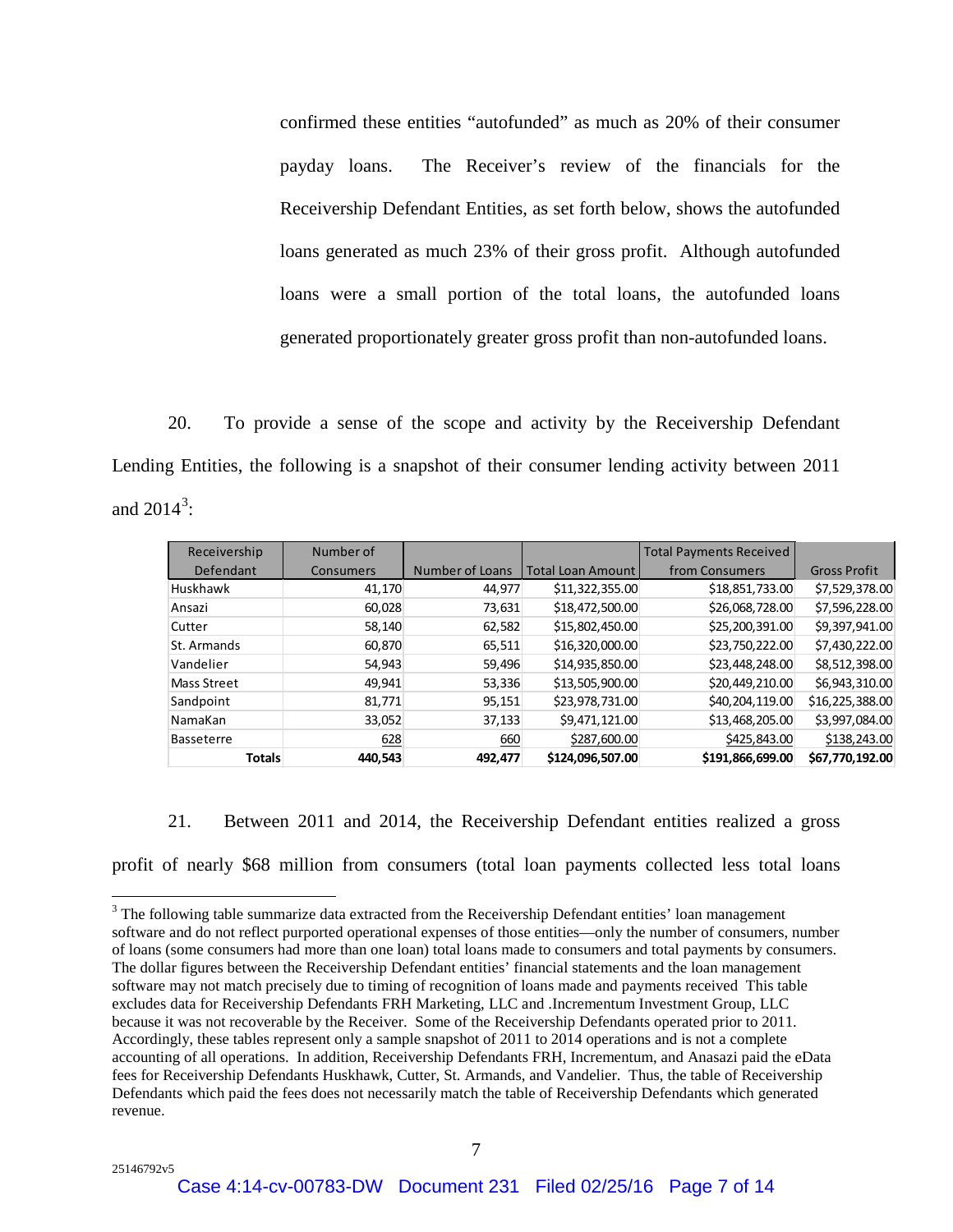made). The Receivership Defendant entities, in turn, paid \$11,825,819.31 in fees and distributions to Wyandotte Nation.

22. Absent Wyandotte Nation's operation of eData Solutions, Inc., the Receivership Defendant entities could not have maintained their illicit payday lending operations.

#### **Authorities and Argument**

23. Federal courts inherently have broad equitable power enabling them to issue a variety of ancillary relief necessary to grant full relief which goes beyond the parties before the court. *See Ritchie v. Capital Mgmt., L.L.C. v. Jeffries*, 653 F.3d 755, 762 (8th Cir. 2011) (citing *SEC v. Wencke,* 622 F.2d 1363, 1369–71 (9th Cir. 1980); *see also SEC v. Blatt*, 583 F.2d 1325 (5th Cir. 1978); *SEC v. Manor Nursing Centers*, 458 F.2d 1082, 1103-04 (2d Cir. 1972). Federal courts seeking to enforce the public interest especially have broad equitable powers to shape equitable remedies to grant full relief depending on the particular case. *See Matter of E.C. Bishop & Son, Inc.*, 32 B.R. 534, 537 (Bankr. W.D. Mo. 1983) (citing *SEC v. Wencke*, 622 F.2d 1363, 1371 (9th Cir. 1980)). Federal common law of receivership recognizes the broad equitable powers of an equity receivership to take possession and ultimately sell property obtained by fraud even though it may impact the rights of innocent parties. *SEC v. Am. Capital. Invs., Inc.*, 98 F.3d 1133, 1145 (9th Cir. 1996), *abrogated on different grounds*, 523 U.S. 83 (1998).

24. Included within the federal court's authority to grant ancillary relief is the power to impose a receivership. *FTC v. Think Achievement Corp.*, 144 F. Supp. 2d 1013, 1021 (N.D. Ind. 2000) (citing *FTC v. American Nat'l Cellular, Inc*., 810 F.2d 1511, 1512–13, 1514 (9th Cir.1987); *FTC v. U.S. Oil & Gas Corp*., 748 F.2d 1431, 1432–33 (11th Cir. 1984); *FTC v. Windermere Big Win Int'l* [1999–2 Trade Cases ¶ 72,647], No. 98C8066, 1999 WL 608715, at \* 1 (N.D. Ill. Aug.5, 1999); *Slimamerica*, 77 F. Supp. 2d 1263, 1277 (S.D. Fla. 1999); *FTC v. Wilcox*, 926 F. Supp. 1091, 1106 (S.D. Fla. 1995); *FTC v. Int'l Computer Concepts* [1994–2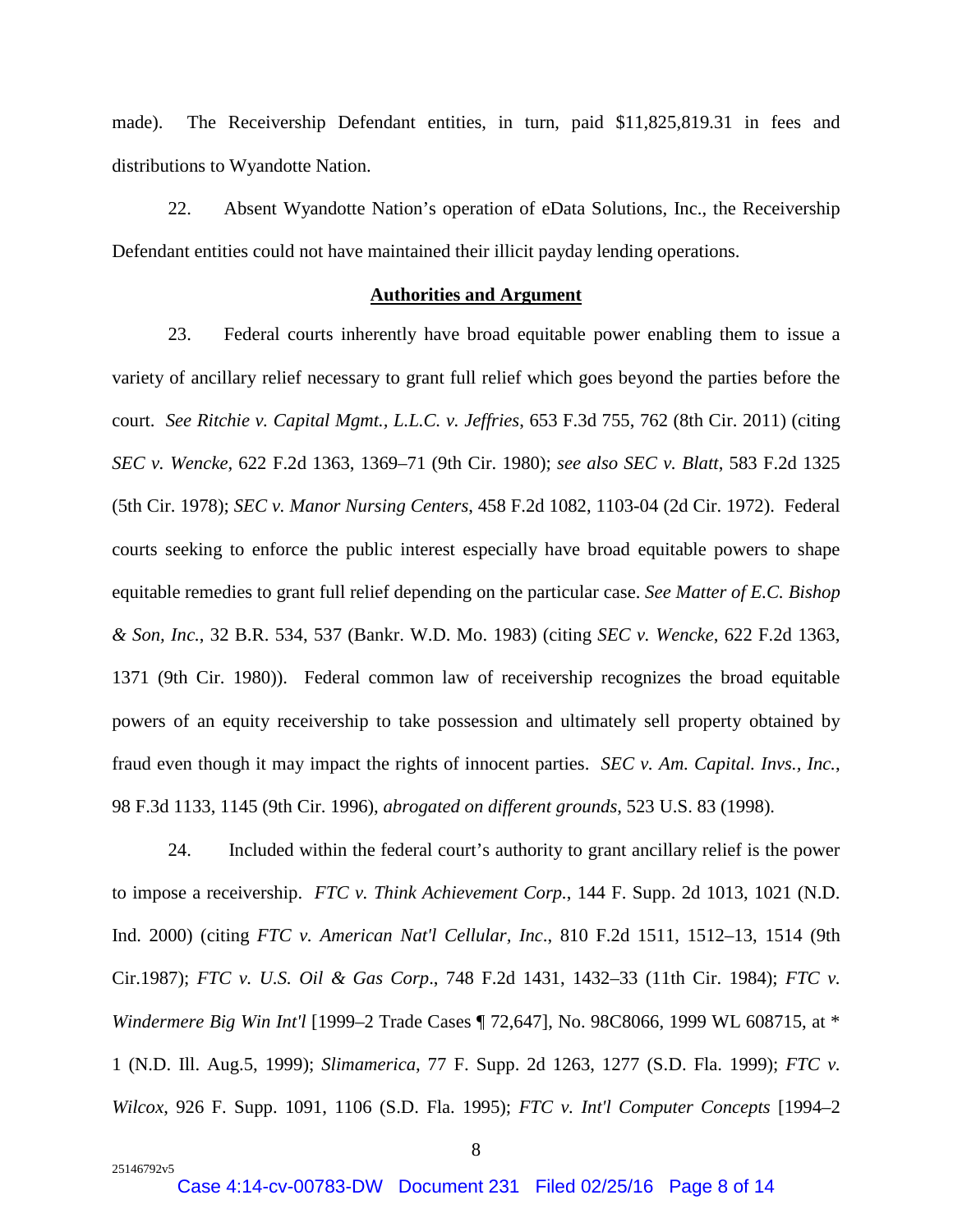Trade Cases ¶ 70, 798], No. 94CV1678, 1994 WL 730144, at \* 17 (N.D. Ohio Oct. 24, 1994); *c.f. Commodity Futures Trading Comm'n v. Chilcott Portfolio Mgmt.*, 713 F.2d 1477, 1480, 1482 (10th Cir. 1983) (receiver may be directed to take custody and control of all assets and records, to prevent further dissipation of assets, and to prosecute and defend court actions).

25. In addition to the power to impose a receivership, a federal court may obtain equitable relief against a non-party regardless of whether that non-party committed any wrongdoing. A court may direct that all of the proceeds of the fraud be paid to the receiver to preserve the status quo for the benefit of the defrauded consumers. *FTC v. Think Achievement Corp.*, 144 F. Supp. 2d 1013, 1022 (N.D. Ind. 2000) (holding that it would be inequitable to allow any party to obtain or retain proceeds from a fraudulent scheme, and that, equities requires a court to form a constructive trust for the benefit of the defrauded parties and disgorge the unjustly enriched parties of the proceeds of the fraudulent scheme).

26. Furthermore, a court may order non-parties to turn over receivership assets to the Receiver. *FTC v. Neiswonger*, 2009 WL 2998356, \*3 (E.D. Mo. Sept. 15, 2009) (citing *FTC v. Productive Mktg., Inc.*, 136 F. Supp. 2d 1096 (C.D. Cal. 2001)); *FTC v. Transcon. Warranty, Inc*., 2009 WL 5166213, \*2 (N.D. Ill. Dec. 22, 2009) ("[d]istrict courts routinely enforce [orders requiring non-parties to turn over receivership assets to the Receiver] in conjunction with lawsuits filed by government agencies on behalf of injured consumers"). A court can obtain equitable relief to recover ill-gotten gains for the benefit of the victims of the wrongdoing, whether those ill-gotten gains are "'held by the original wrongdoer or by one who has received the proceeds after the wrong[,]'" simply by showing that the non-party has possession of the illgotten funds and has no legitimate claim to them. *FTC. v. Ivy Capital*, *Inc*., 2013 WL 1224613,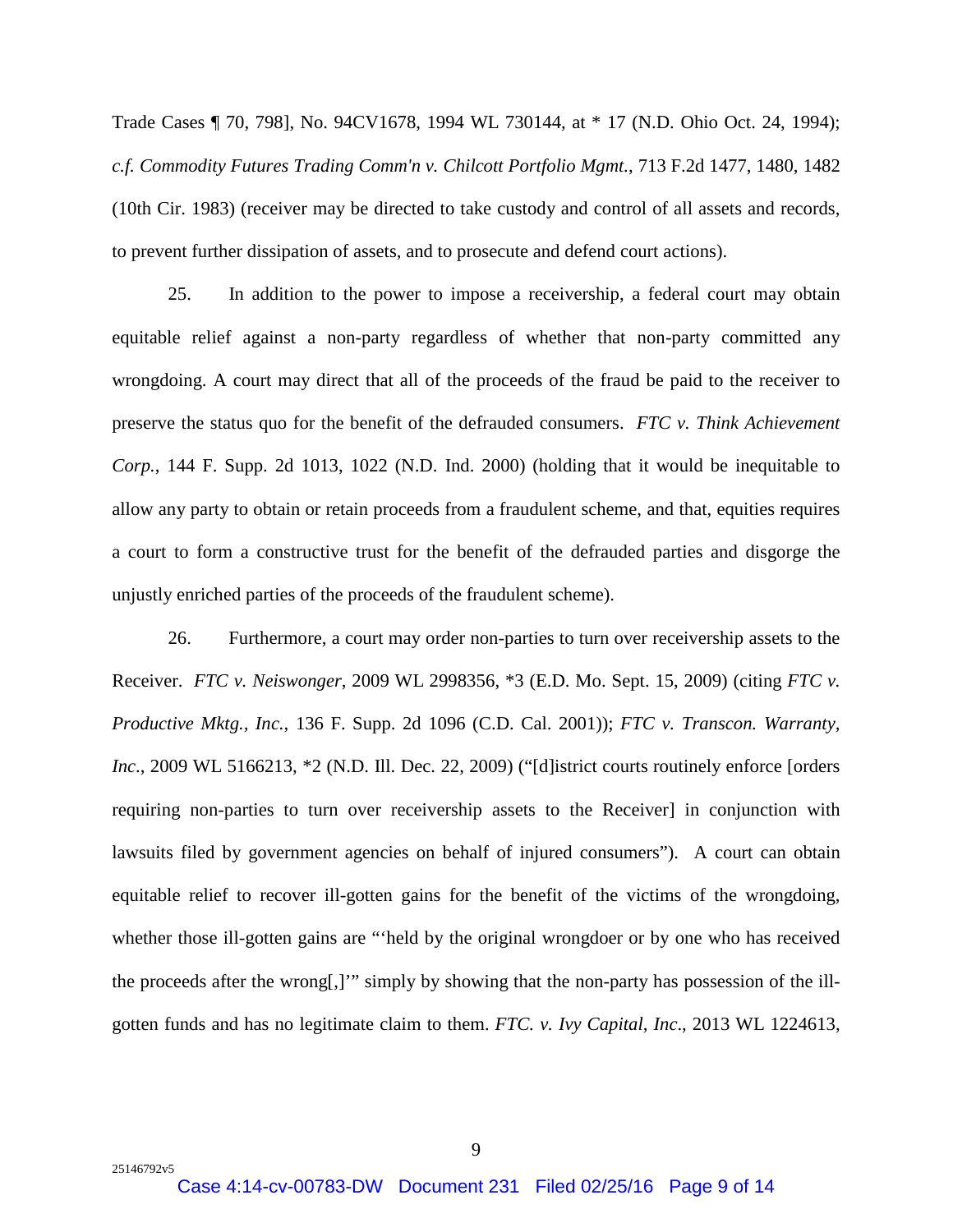\*18 (D. Nev. Mar. 26, 2013) (quoting *SEC v. Colello*, 139 F.3d 674, 676 (9th Cir. 1998)); *see also SEC v. Cherif*, 933, F.2d 403, 414, n. 11 (7th Cir. 1991).

27. Moreover, a court of equity has jurisdiction to reach property either in the hands of the original wrongdoer, or in the hands of any subsequent holder and to convey that property to the one who is truly and equitably entities to same. *SEC v. Cavanagh*, 155 F.3d 129, 136 (2<sup>nd</sup>) Cir. 1998). Disgorgement is an equitable remedy that prevents unjust enrichment. *SEC v. Contorinis*, 743 F.3d 296, 306 (2<sup>nd</sup> Cir. 2014). Disgorgement is not a cause of action, but rather is a remedy for retrieving funds held by a party who has been unjustly enriched. *Swift v. Pandley*, 2013 WL 6022093,  $*3$  (D. N.J. Nov. 13, 2013). Disgorgement is designed to equitably deprive those who have obtained ill-gotten gains of enrichment and may be imposed upon innocent third parties who have received such ill-gotten funds and have no legitimate claim to them. *Contorinis*, 743 F.3d 296, 307 (2nd Cir. 2014).

28. The Receiver is entitled to recover the \$11,825,819.31 transferred the from Receivership Defendants to Wyandotte Nation under two theories. The first is constructive trust. *Liken v. Shaffer*, 141 F.2d 877, 880-81 (8th Cir. 1944) (holding that a constructive trust is imposed where, rightfully or wrongfully, a party obtains or retains property that unjustly enriches him, even if the party obtaining or retaining the property does nothing wrongful); *see also Parke v. First Reliance Standard Life Ins. Co.*, 368 F.3d 999, 1008 (8th Cir. 2004) (holding that "[a] constructive trust is imposed when a defendant has possession of particular funds or property that in good conscience belong to the plaintiff"); *In re McGehee*, 342 B.R. 587, 591 (Bankr. W.D. Mo. 2006 (holding that unjust enrichment alone is a valid basis for the imposition of a constructive trust in Missouri) (citing *Brown v. Brown*, 152 S.W.3d 911, 916-17 (Mo. Ct. App. 2005); *Rollins v. Metro. Life Ins. Co.*, 863 F.2d 1346, 1354 (7th Cir. 1988) ("a constructive trust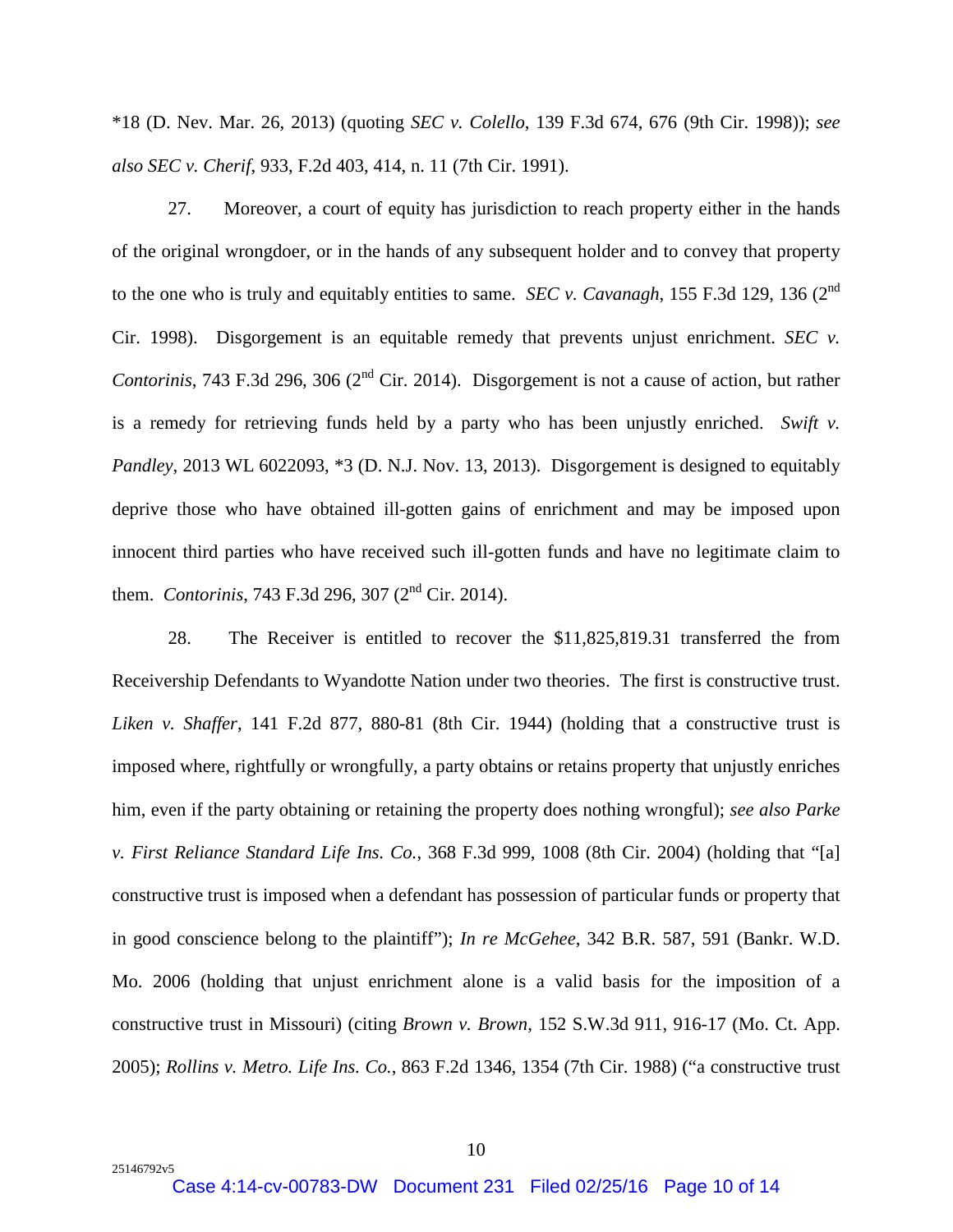may be invoked even where the unjustly enriched party is completely blameless), *overruled on other grounds*, 979 F.2d 575 (7th Cir. 1992). The court has broad equitable powers to impose a constructive trust on funds traceable to the original transfer. *US v. Durham*, 86 F.3d 70, 73 ( $5<sup>th</sup>$ Cir. 1996). Regardless of whether eData Solutions, Inc. was operated as a d/b/a or a separate entity from the Wyandotte Nation, the Receiver has traced the funds paid by the Receivership Defendants to the Wyandotte Nation.

29. In this case, the Court should exercise its equitable powers to establish a constructive trust over the nearly \$68 million in gross profits realized by the Receivership Defendants between 2011 and 2014 of which over \$11.8 million was ultimately paid to Wyandotte Nation. No wrongdoing is alleged or required to impose a constructive trust and order the return of these funds to the receivership estate. As alleged by the FTC and confirmed by the Receiver, the defendants in this case engaged in deceptive consumer payday lending activity. The \$11,825,819.31 ultimately received by Wyandotte Nation are proceeds of the fraudulent consumer lending activity. Wyandotte Nation have no legitimate claim to these proceeds. The Court should order Wyandotte Nation to return these funds to the receivership estate.

30. The second theory entitling the Receiver to recover the \$11,825,819.31 from Wyandotte Nation is the applicable fraudulent transfer statutes. *See, e.g.*, *Fleming Cos., Inc. v. Rich*, 978 F. Supp. 1281, 1296 (E.D. Mo. 1997). Under fraudulent transfer statutes, a transfer is set aside when it is made with actual intent to hinder, delay, or defraud any creditor, or is made for less than reasonably equivalent value in exchange for the transfer. *Id*. at 1294, 1299.

31. Here, neither Wyandotte Nation nor eData Solutions, Inc. (to the extent the two are distinguishable) gave reasonably equivalent value to the Receivership Defendants in exchange for the \$11.8 million transferred by the Receivership Defendants.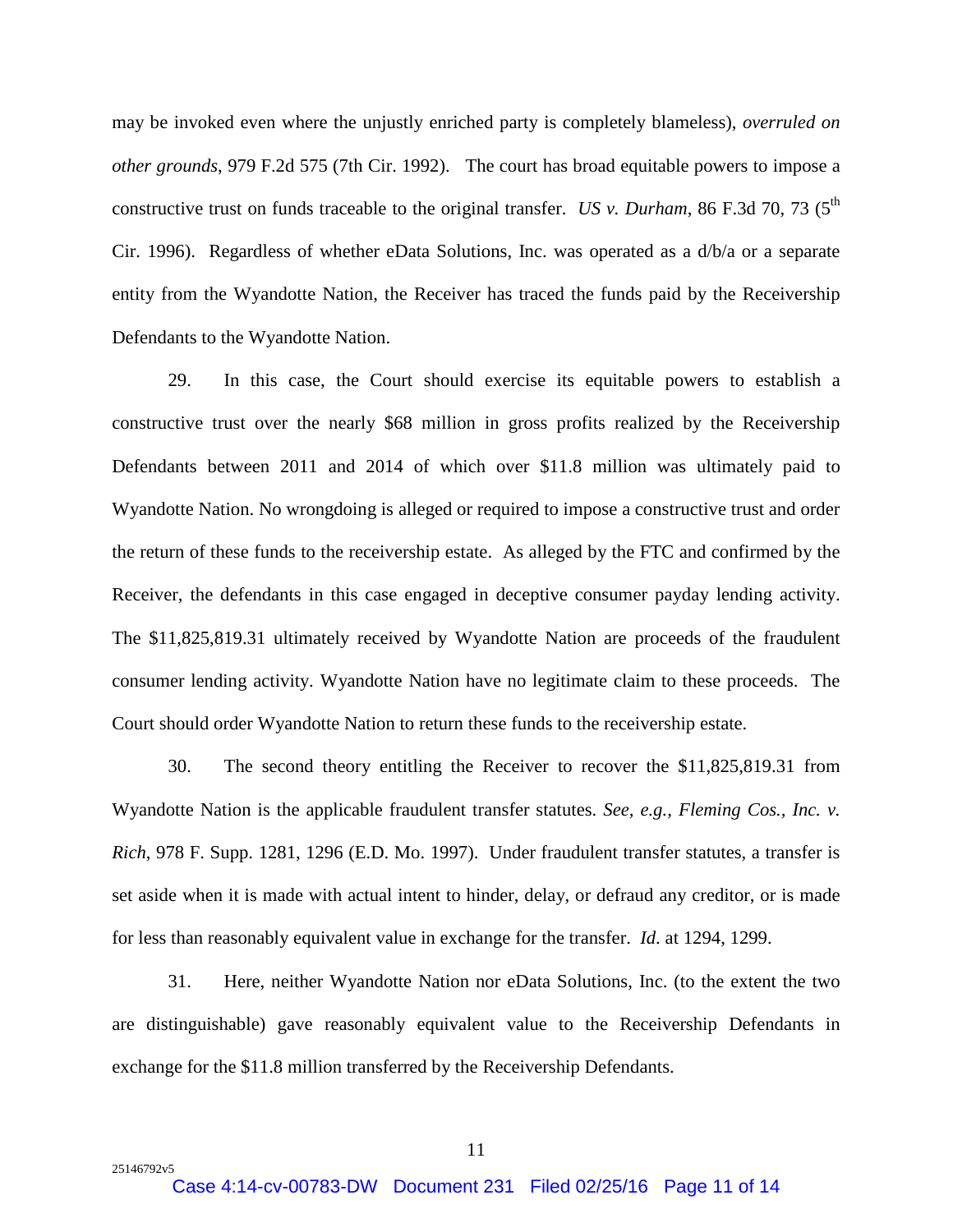32. To the extent Wyandotte Nation operated eData Solutions, Inc. as a separate entity, the court should pierce the corporate veil of eData Solutions, Inc. because the Wyandotte Nation dominated and controlled eData Solutions, Inc. for its own benefit and eData Solutions, Inc. was grossly undercapitalized.

33. Summary proceedings are appropriate for turnover actions where the respondents are "provided all procedural rights and safeguards to which they are entitled pursuant to the Federal Rules of Civil Procedure." *U.S. Commodities Futures Trading Comm'n v. Cook*, 2011 WL 2160283, \*4 (D. Minn. Apr. 22, 2011); *see also SEC v. Am. Capital. Invs., Inc.*, 98 F.3d 1133, 1146 (9th Cir. 1996) (holding that "[f]or the claims of nonparties to property claimed by receivers, summary proceedings satisfy due process so long as there is adequate notice and opportunity to be heard"), *abrogated on different grounds*, 523 U.S. 83 (1998); *SEC v. Universal Fin.*, 760 F.2d 1034, 1037 (9th Cir. 1985) (rejecting the requirement of plenary proceedings where the lower court afforded the interested parties all of the procedural protections that would have been available in a plenary proceeding, i.e. discovery, filing briefs and exhibits, and the application of the Federal Rules of Evidence and Civil Procedure).

#### **Conclusion**

34. The \$11,825,819.31 paid by Receivership Defendants to Wyandotte Nation represents proceeds of the consumer lending fraud alleged by the FTC in the Complaint. As such, the \$11,825,819.31 transfer to Wyandotte Nation was an unjust enrichment of Wyandotte Nation at the expense of the defrauded consumer borrowers. The Court should impose a constructive trust on the funds received by Wyandotte Nation and it should be ordered to return the funds to the Receiver as property of the Receivership Estate. Alternatively, the Court should find that Wyandotte Nation should return the transferred funds because they provided the Receivership Defendants less than reasonably equivalent value for the \$11,825,819.31 extracted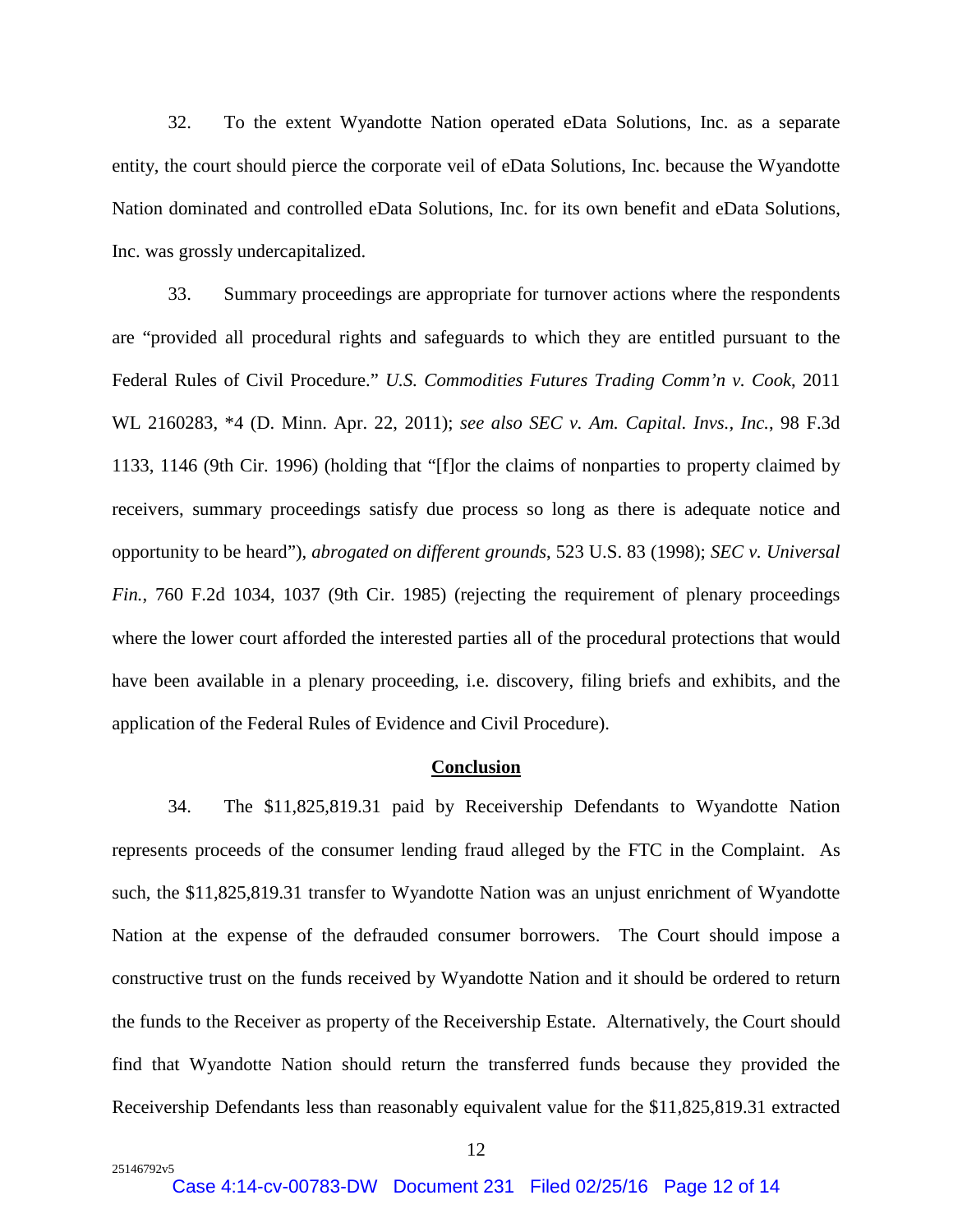from the Receivership Defendants. To the extent the Wyandotte Nation asserts eData Solutions, Inc. was a separate corporate entity, the court should pierce the corporate veil to compel the Wyandotte Nation to return the \$11,825,819.31 to the Receiver.

WHEREFORE, the Receiver respectfully requests the Court enter an Order:

(i) Directing Wyandotte Nation to immediately turnover the sum of \$11,825,819.31 to the Receiver;

(ii) An Order of Judgment against Wyandotte Nation in the amount of \$11,825,819.31 in favor of the Receiver; and

(iii) For such other and further relief as the Court deems just and appropriate.

Dated: February 25, 2016

Respectfully submitted,

### LATHROP & GAGE LLP

By: /s/ *Brian M. Holland* Brian M. Holland MO # 51307 2345 Grand Blvd, Suite 2400 Kansas City, MO 64108 Telephone: 816.292.2000 Telecopier: 816.292.2001 Email: bholland@lathropgage.com

Attorney for Larry E. Cook, Receiver//